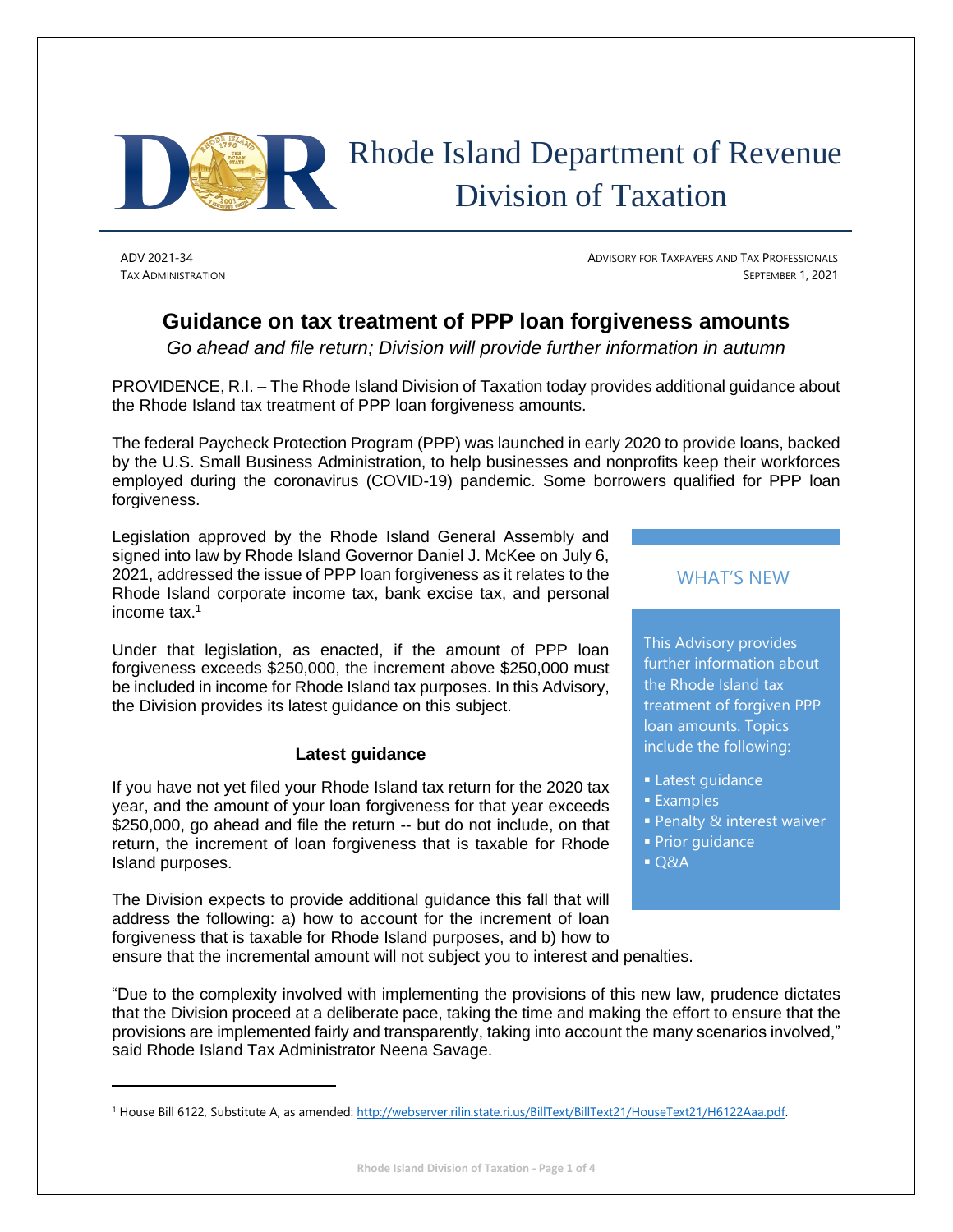#### **Examples**

*The following examples help to illustrate how today's guidance applies.*

#### Example:

Corporation A has not filed its Rhode Island corporate income tax return for the 2020 tax year. Corporation A's PPP loan forgiveness for 2020 totaled \$270,000. None of that amount is treated as income for federal tax purposes. However, \$20,000 of that amount (in other words, the amount that exceeds Rhode Island's \$250,000 threshold -- the "\$20,000 increment") is treated as income for Rhode Island tax purposes.

Observing the Division's guidance as described above, Corporation A promptly files a complete and accurate Rhode Island corporate income tax return for the 2020 tax year -- but does not include the \$20,000 increment on that return. Corporation A then waits for the Division's additional guidance to be issued this fall. Through that guidance, Corporation A will learn how to account for the \$20,000 increment for Rhode Island tax purposes, and how to ensure that Corporation A will not be subject to interest and penalty as a result of the \$20,000 increment.

#### Example:

Taxpayer X, an individual, has not filed a Rhode Island personal income tax return for the 2020 tax year. Taxpayer X had a \$280,000 PPP loan, all of which was forgiven for 2020. None of that amount is treated as income for federal tax purposes. However, \$30,000 of that amount (in other words, the amount that exceeds Rhode Island's \$250,000 threshold -- the "\$30,000 increment") is treated as income for Rhode Island tax purposes.

Observing the Division's guidance as described above, Taxpayer X promptly files a complete and accurate Rhode Island personal income tax return for the 2020 tax year -- but does not include the \$30,000 increment on that return. Taxpayer X then waits for the Division's additional guidance to be issued this fall. Through that guidance, Taxpayer X will learn how to account for the \$30,000 increment for Rhode Island tax purposes, and how to ensure that no interest and no penalty applies as a result of the \$30,000 increment.

#### **Waiver of penalty, interest**

The Rhode Island law enacted earlier this year, regarding taxes and PPP loans, requires the Division to waive interest and penalty on the portion of the forgiven PPP loan for 2020 that is taxed under the corporate income tax (Rhode Island General Laws Chapter 44-11), the bank excise tax (Chapter 44- 14), and the personal income tax (Chapter 44-30) -- provided that the tax on that portion is paid in full by the taxpayer on or before March 31, 2022.

Some taxpayers may be able to calculate the required tax now; other taxpayers may not. "Whichever is the case, taxpayers should be aware that there is no requirement to compute and pay the tax now, and that we are still developing the forms and instructions for computing and making the payment," said Rhode Island Tax Administrator Neena Savage. "Provided that the taxpayer pays the required amount on or before March 31, 2022, that amount will not be subject to interest or penalty," she said.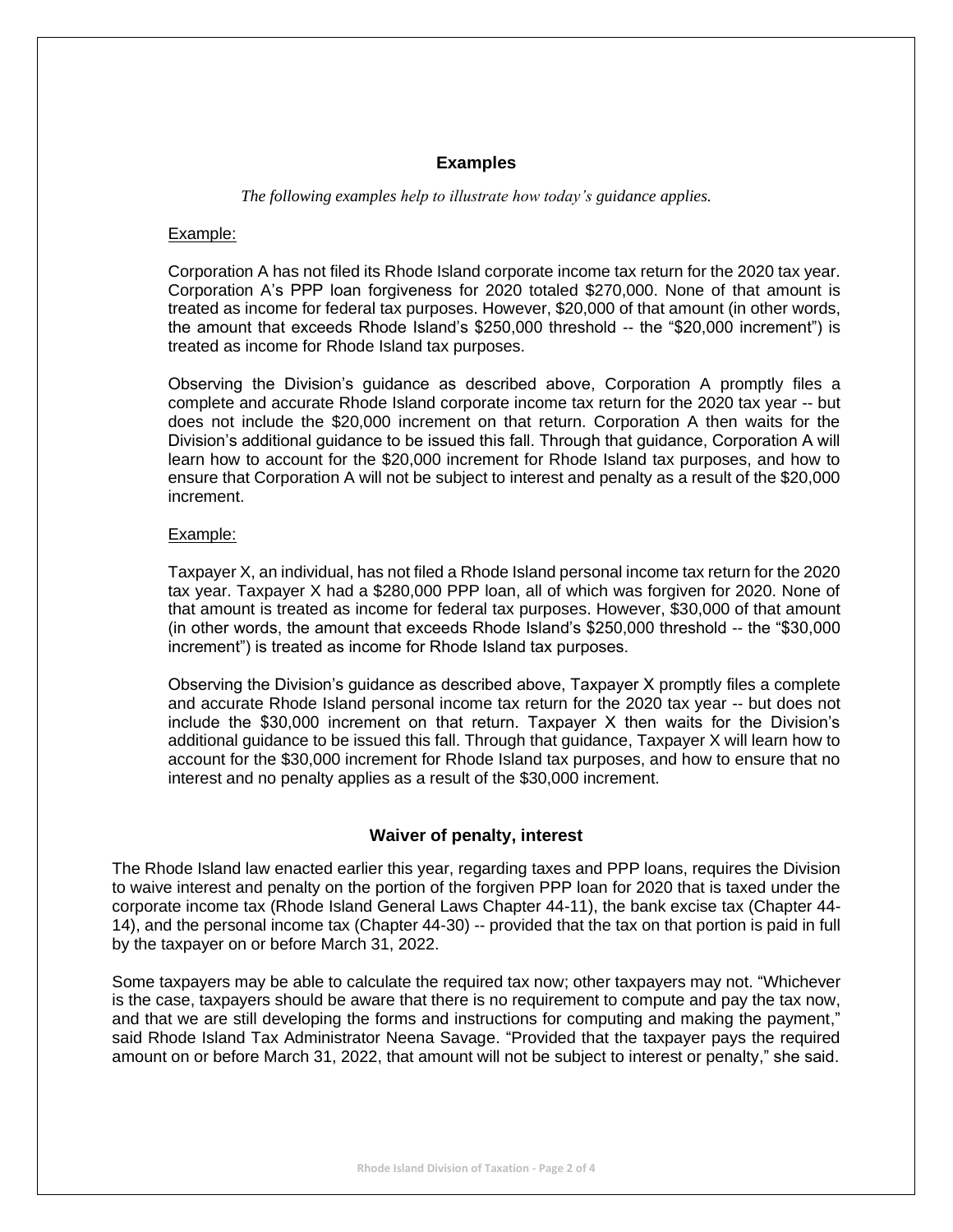#### **Prior guidance**

On July 26, 2021, the Division posted a plain-language summary of tax-related legislation that was enacted in this year's General Assembly session. The summary included in-depth background, explanation, and guidance regarding the Rhode Island tax treatment of PPP loan forgiveness amounts. That summary is available on the Division's website via the following link: [https://go.usa.gov/xFDEd.](https://go.usa.gov/xFDEd)

At the time that summary was posted:

- The Division pledged to provide further guidance to practitioners, taxpayers, and others about how to go about complying with the new law and its provisions. This Advisory is one of the ways in which the Division is fulfilling that pledge. The Division will post additional guidance in the fall. $2$
- The Division is in the process of preparing suitable forms with instructions for making tax payments on the taxable portion of forgiven PPP loans.<sup>3</sup> The Division intends to post drafts on its website and will keep stakeholders informed.
- When the Division posted the summary in July, the Division advised taxpayers with taxable PPP loan amounts to hold off on filing the return until the Division's guidance was prepared and issued. Since then, the Division has had the opportunity to further study the new law and its effects. Therefore, with this Advisory, the Division recommends that each taxpayer with taxable PPP loan amounts should file a return -- but should not include, on that return, the increment of loan forgiveness that is taxable for Rhode Island purposes. The Division plans to provide additional guidance this fall that will address the following: a) how to account for the increment of loan forgiveness that is taxable for Rhode Island purposes, and b) how to ensure that the increment will not subject you to interest and penalties.

#### **Questions and answers**

*The following questions and answers provide additional information for taxpayers and tax professionals regarding the Rhode Island tax treatment of PPP loan forgiveness amounts.*

**Q: I already filed my Rhode Island return earlier this year and did not list, as income on that return, any of my forgiven PPP loan amount, even though the forgiven PPP loan amount for 2020 exceeded \$250,000. Should I now file an amended return and include the portion of my forgiven PPP loan amount that exceeds \$250,000? And should I make a tax payment now on that taxable portion, or wait until you provide further guidance and any applicable forms and instructions?**

In answer to the questions in the order in which they were asked:

Do not file an amended return. (If you file an amended return for other reasons, do not include, as income on that return, any of your forgiven PPP loan amount.) There is no need to make payment now on the taxable portion of your forgiven PPP loan amount. Provided that the tax on that portion is paid in full on or before March 31, 2022, the Division will waive interest and penalty on the portion of the

<sup>&</sup>lt;sup>2</sup> Fall this year begins on September 22 and ends on December 21.

<sup>&</sup>lt;sup>3</sup> The waiver of interest and penalty as described here applies to the taxable portion of PPP loans forgiven during tax year 2020, provided that the tax on that portion is paid in full on or before March 31, 2022.